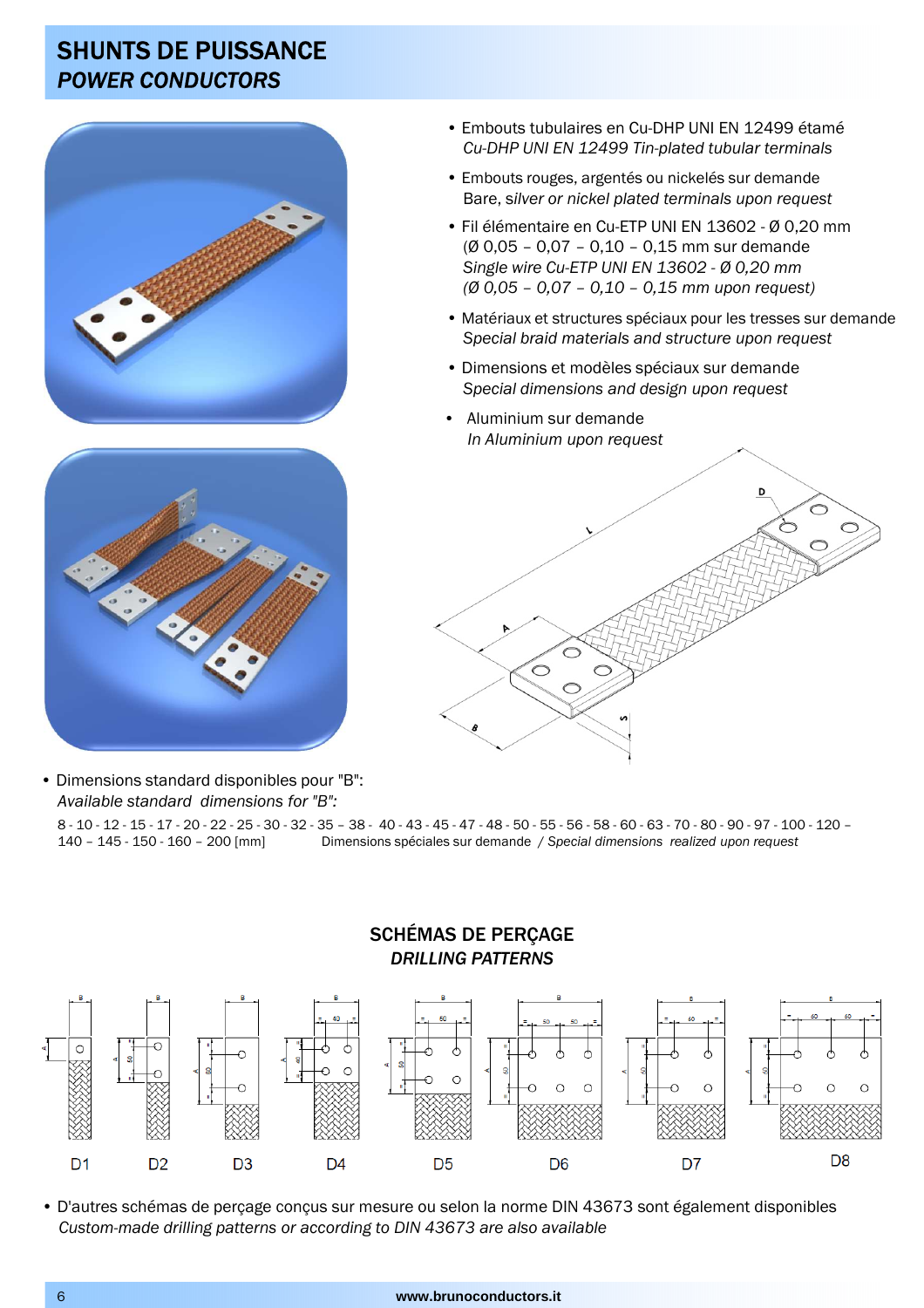# SHUNTS DE PUISSANCE *POWER CONDUCTORS*





|                                        |                                            | Section                    |     |                    |                       |                    |                    |                | Intensité                  |                            |                            |
|----------------------------------------|--------------------------------------------|----------------------------|-----|--------------------|-----------------------|--------------------|--------------------|----------------|----------------------------|----------------------------|----------------------------|
| <b>Cuivre Rouge</b>                    | Cuivre Étamé                               | Cross-Sect.                | A   | B                  | S                     | L                  | D                  | Perçage        |                            | Current load               |                            |
| <b>Bare Copper</b>                     | <b>Tin-Plated Copper</b>                   | $\left[\text{mm}^2\right]$ | mm  | $\lceil mm \rceil$ | $\lceil mm \rceil$    | $\lceil mm \rceil$ | $\lceil mm \rceil$ | Drilling       | $\Delta T$ 30 $^{\circ}$ C | $\Delta T$ 50 $^{\circ}$ C | $\Delta T$ 70 $^{\circ}$ C |
| FRS 10/020-200/10                      | FSS 10/020-200/10                          | 10                         | 10  | 10                 | 3,5                   | 200                | 5                  | D <sub>1</sub> | 80 A                       | 110 A                      | 140 A                      |
|                                        | FSS 10/020-200/12                          | 10                         | 12  | 12                 | 3,2                   |                    | 6                  | D <sub>1</sub> | 80 A                       | 110 A                      | 140 A                      |
| FRS 10/020-200/12                      | FSS 16/020-200/15                          |                            | 15  | 15                 |                       | 200<br>200         | $\overline{7}$     | D <sub>1</sub> | 110 A                      | 160 A                      | 190 A                      |
| FRS 16/020-200/15<br>FRS 16/020-200/17 | FSS 16/020-200/17                          | 16<br>16                   | 17  | 17                 | 3,5                   |                    | 9                  | D <sub>1</sub> | 120 A                      | 160 A                      | 200 A                      |
|                                        |                                            |                            |     |                    | 3,3                   | 200                |                    |                |                            |                            |                            |
| FRS 25/020-200/20                      | FSS 25/020-200/20                          | 25                         | 20  | 20                 | 3,7                   | 200                | 9                  | D <sub>1</sub> | 150 A                      | 210 A                      | 260 A                      |
| FRS 25/020-200/22                      | FSS 25/020-200/22                          | 25                         | 22  | 22                 | 3,5                   | 200                | 9                  | D <sub>1</sub> | 160 A                      | 220 A                      | 270 A                      |
| FRS 25/020-200/25                      | FSS 25/020-200/25                          | 25                         | 25  | 25                 | 3,3                   | 200                | 11                 | D <sub>1</sub> | 160 A                      | 220 A                      | 280 A                      |
| FRS 35/020-200/22                      | FSS 35/020-200/22                          | 35                         | 22  | 22                 | 4,1                   | 200                | 9                  | D <sub>1</sub> | 190 A                      | 260 A                      | 320 A                      |
| FRS 35/020-200/25                      | FSS 35/020-200/25                          | 35                         | 25  | 25                 | 3,8                   | 200                | 11                 | D <sub>1</sub> | 190 A                      | 270 A                      | 330 A                      |
| FRS 50/020-200/25                      | FSS 50/020-200/25                          | 50                         | 25  | 25                 | 4,6                   | 200                | 11                 | D <sub>1</sub> | 230 A                      | 320 A                      | 400 A                      |
| FRS 50/020-200/30                      | FSS 50/020-200/30                          | 50                         | 30  | 30                 | 4,2                   | 200                | 11                 | D <sub>1</sub> | 250 A                      | 340 A                      | 420 A                      |
| FRS 50/020-250/35                      | FSS 50/020-250/35                          | 50                         | 35  | 35                 | 3,8                   | 250                | 13                 | D <sub>1</sub> | 260 A                      | 350 A                      | 430 A                      |
| FRS 75/020-200/30                      | FSS 75/020-200/30                          | 75                         | 30  | 30                 | 5,2                   | 200                | 13                 | D <sub>1</sub> | 300 A                      | 420 A                      | 510 A                      |
| FRS 75/020-250/35                      | FSS 75/020-250/35                          | 75                         | 35  | 35                 | 4,8                   | 250                | 13                 | D <sub>1</sub> | 320 A                      | 440 A                      | 540 A                      |
| FRS 100/020-200/30                     | FSS 100/020-200/30                         | 100                        | 30  | 30                 | 6                     | 200                | 13                 | D <sub>1</sub> | 350 A                      | 490 A                      | 600 A                      |
| FRS 100/020-250/35                     | FSS 100/020-250/35                         | 100                        | 35  | 35                 | 5,6                   | 250                | 13                 | D <sub>1</sub> | 370 A                      | 510 A                      | 620 A                      |
| FRS 100/020-250/40                     | FSS 100/020-250/40                         | 100                        | 40  | 40                 | 5,2                   | 250                | 13                 | D <sub>1</sub> | 380 A                      | 530 A                      | 650 A                      |
| FRS 120/020-200/30                     | FSS 120/020-200/30                         | 120                        | 30  | 30                 | $\overline{7}$        | 200                | 13                 | D <sub>1</sub> | 390 A                      | 540 A                      | 660 A                      |
| FRS 120/020-250/35                     | FSS 120/020-250/35                         | 120                        | 35  | 35                 | 6,5                   | 250                | 13                 | D <sub>1</sub> | 410 A                      | 560 A                      | 690 A                      |
| FRS 120/020-250/40                     | FSS 120/020-250/40                         | 120                        | 40  | 40                 | 6                     | 250                | 13                 | D <sub>1</sub> | 420 A                      | 580 A                      | 710 A                      |
| FRS 150/020-200/30                     | FSS 150/020-200/30                         | 150                        | 30  | 30                 | 8                     | 200                | 13                 | D <sub>1</sub> | 440 A                      | 610 A                      | 750 A                      |
| FRS 150/020-250/35                     | FSS 150/020-250/35                         | 150                        | 35  | 35                 | 7,5                   | 250                | 13                 | D <sub>1</sub> | 460 A                      | 630 A                      | 780 A                      |
| FRS 150/020-250/40                     | FSS 150/020-250/40                         | 150                        | 40  | 40                 | 6,8                   | 250                | 13                 | D <sub>1</sub> | 470 A                      | 650 A                      | 800 A                      |
| FRS 150/020-250/45                     | FSS 150/020-250/45                         | 150                        | 45  | 45                 | 6,2                   | 250                | 13                 | D <sub>1</sub> | 490 A                      | 670 A                      | 830 A                      |
| FRS 200/020-300/40                     | FSS 200/020-300/40                         | 200                        | 40  | 40                 | 8,3                   | 300                | 13                 | D <sub>1</sub> | 550 A                      | 760 A                      | 940 A                      |
| FRS 200/020-300/45                     | FSS 200/020-300/45                         | 200                        | 45  | 45                 | 7,6                   | 300                | 13                 | D <sub>1</sub> | 570 A                      | 780 A                      | 960 A                      |
| FRS 200/020-300/50                     | FSS 200/020-300/50                         | 200                        | 50  | 50                 | $\overline{7}$        | 300                | 13                 | D <sub>1</sub> | 590 A                      | 810 A                      | 990 A                      |
| FRS 200/020-350/40                     | FSS 200/020-350/40                         | 200                        | 100 | 40                 | 8,3                   | 350                | 13                 | D <sub>2</sub> | 550 A                      | 760 A                      | 940 A                      |
| FRS 200/020-350/50                     | FSS 200/020-350/50                         | 200                        | 100 | 50                 | $\overline{7}$        | 350                | 13                 | D <sub>2</sub> | 590 A                      | 780 A                      | 990 A                      |
| FRS 250/020-300/40                     | FSS 250/020-300/40                         | 250                        | 40  | 40                 | 10                    | 300                | 13                 | D <sub>1</sub> | 630 A                      | 860 A                      | 1060 A                     |
| FRS 250/020-300/45                     | FSS 250/020-300/45                         | 250                        | 45  | 45                 | 9                     | 300                | 13                 | D <sub>1</sub> | 640 A                      | 890 A                      | 1090 A                     |
| FRS 250/020-300/50                     | FSS 250/020-300/50                         | 250                        | 50  | 50                 | 8,3                   | 300                | 13                 | D <sub>1</sub> | 660 A                      | 910 A                      | 1120 A                     |
| FRS 250/020-350/40                     | FSS 250/020-350/40                         | 250                        | 100 | 40                 | 10                    | 350                | 13                 | D <sub>2</sub> | 630 A                      | 860 A                      | 1060 A                     |
| FRS 250/020-350/50                     | FSS 250/020-350/50                         | 250                        | 100 | 50                 | 8,3                   | 350                | 13                 | D <sub>2</sub> | 660 A                      | 910 A                      | 1120 A                     |
| FRS 300/020-300/45                     | FSS 300/020-300/45                         | 300                        | 45  | 45                 | 10,6                  | 300                | 13                 | D <sub>1</sub> | 710 A                      | 980 A                      | 1200 A                     |
| FRS 300/020-300/50                     | FSS 300/020-300/50                         | 300                        | 50  | 50                 | 9,5                   | 300                | 13                 | D <sub>1</sub> | 730 A                      | 1000 A                     | 1230 A                     |
| FRS 300/020-300/60                     | FSS 300/020-300/60                         | 300                        | 60  | 60                 | 8,5                   | 300                | 13                 | D <sub>1</sub> | 770 A                      | 1050 A                     | 1300 A                     |
| FRS 300/020-400/45                     | FSS 300/020-400/45                         | 300                        | 80  | 45                 | 10,6                  | 400                | 13                 | D <sub>2</sub> | 710 A                      | 980 A                      | 1200 A                     |
| FRS 300/020-400/50                     | FSS 300/020-400/50                         | 300                        | 100 | 50                 | 9,5                   | 400                | 13                 | D <sub>2</sub> | 730 A                      | 1000 A                     | 1230 A                     |
| FRS 300/020-400/60                     | FSS 300/020-400/60                         | 300                        | 120 | 60                 | 8,5                   | 400                | 13                 | D <sub>2</sub> | 770 A                      | 1050 A                     | 1300 A                     |
| FRS 300/020-400/70                     | FSS 300/020-400/70                         | 300                        | 120 | 70                 | 8,3                   | 400                | 13                 | D <sub>2</sub> | 800 A                      | 1110 A                     | 1360 A                     |
| FRS 400/020-300/50                     | FSS 400/020-300/50                         | 400                        | 50  | 50                 | 12                    | 300                | 13                 | D1             | 850 A                      | 1180 A                     | 1450 A                     |
| FRS 400/020-400/40                     | FSS 400/020-400/40                         | 400                        | 80  | 40                 | 15                    | 400                | 13                 | D <sub>2</sub> | 820 A                      | 1130 A                     | 1390 A                     |
| FRS 400/020-400/50                     | FSS 400/020-400/50                         | 400                        | 100 | 50                 | 12                    | 400                | 13                 | D <sub>2</sub> | 850 A                      | 1180 A                     | 1450 A                     |
| FRS 400/020-400/60                     | FSS 400/020-400/60                         | 400                        | 120 | 60                 | 10,5                  | 400                | 13                 | D <sub>3</sub> | 890 A                      | 1230 A                     | 1510 A                     |
| FRS 400/020-400/80                     | FSS 400/020-400/80                         | 400                        | 80  | 80                 | 9,5                   | 400                | 13                 | D <sub>4</sub> | 970 A                      | 1340 A                     | 1650 A                     |
| FRS 400/020-400/100                    | FSS 400/020-400/100                        | 400                        | 100 | 100                | 8                     | 400                | 13                 | D <sub>5</sub> | 1040 A                     | 1430 A                     | 1760 A                     |
| FRS 400/020-400/120                    | FSS 400/020-400/120                        | 400                        | 120 | 120                | $\overline{7}$        | 400                | 13                 | D7             | 1100 A                     | 1520 A                     | 1870 A                     |
| FRS 500/020-400/50                     | FSS 500/020-400/50                         | 500                        | 100 | 50                 | 14,5                  | 400                | 13                 | D <sub>2</sub> | 970 A                      | 1330 A                     | 1640 A                     |
| FRS 500/020-400/60                     | FSS 500/020-400/60                         | 500                        | 120 | 60                 | 12,5                  | 400                | 13                 | D <sub>3</sub> | 1010 A                     | 1390 A                     | 1710 A                     |
| FRS 500/020-400/80                     | FSS 500/020-400/80                         | 500                        | 80  | 80                 | 11                    | 400                | 13                 | D <sub>4</sub> | 1090 A                     | 1510 A                     | 1850 A                     |
| FRS 500/020-400/90                     | FSS 500/020-400/90                         | 500                        | 120 | 90                 | 10                    | 400                | 13                 | D <sub>4</sub> | 1130 A                     | 1560 A                     | 1920 A                     |
| FRS 500/020-400/100                    | FSS 500/020-400/100                        | 500                        | 100 | 100                | 9,2                   | 400                | 13                 | D <sub>5</sub> | 1170 A                     | 1610 A                     | 1980 A                     |
| FRS 500/020-450/120                    | FSS 500/020-450/120                        | 500                        | 120 | 120                | 8,5                   | 450                | 13                 | D7             | 1240 A                     | 1720 A                     | 2100 A                     |
|                                        |                                            |                            |     |                    |                       |                    | 13                 |                | 1310 A                     |                            | 2210 A                     |
| FRS 500/020-450/140                    | FSS 500/020-450/140<br>FSS 500/020-450/150 | 500<br>500                 | 120 | 140                | 8,5<br>$\overline{7}$ | 450                | 13                 | D7             | 1330 A                     | 1800 A<br>1840 A           | 2260 A                     |
| FRS 500/020-450/150                    |                                            |                            | 120 | 150                |                       | 450                |                    | D <sub>6</sub> |                            |                            |                            |
| FRS 500/020-450/160                    | FSS 500/020-450/160                        | 500                        | 120 | 160                | 9                     | 450                | 13                 | D <sub>6</sub> | 1370 A                     | 1890 A                     | 2320 A                     |
| FRS 500/020-500/200                    | FSS 500/020-500/200                        | 500                        | 120 | 200                | 9                     | 500                | 13                 | D <sub>8</sub> | 1480 A                     | 2040 A                     | 2510 A                     |

Perçage spécial, dimensions et modèles spéciaux sur demande / *Special drillings, dimensions and design upon request* Les valeurs d'intensité des conducteurs sont approximatives (voir page 28) / *Conductors current loads are approximated (please see page 28)* Valeurs pour une température ambiante de 35°C / *Referred to Ambient Temperature 35°C*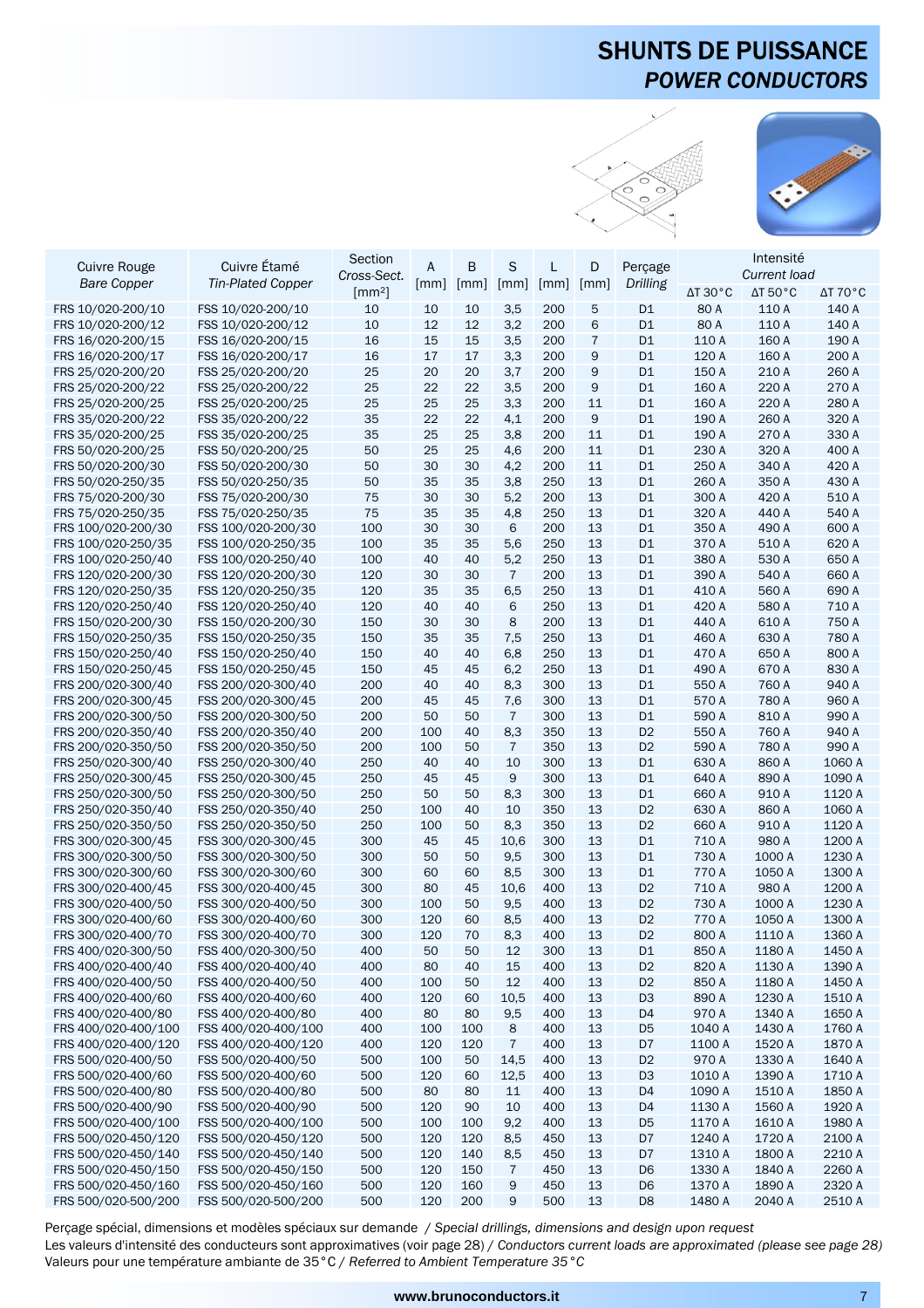### SHUNTS DE PUISSANCE *POWER CONDUCTORS*



|                                              |                                              | Section                    |                    |            |                    |            |          |                                  | Intensité                  |                            |                            |
|----------------------------------------------|----------------------------------------------|----------------------------|--------------------|------------|--------------------|------------|----------|----------------------------------|----------------------------|----------------------------|----------------------------|
| <b>Cuivre Rouge</b>                          | Cuivre Étamé                                 |                            | A                  | B          | S                  | L          | D        | Perçage                          |                            | <b>Current load</b>        |                            |
| <b>Bare Copper</b>                           | <b>Tin-Plated Copper</b>                     | Cross-Sect.                | $\lceil mm \rceil$ | mm         | $\lceil mm \rceil$ | mm         | mm       | Drilling                         | $\Delta T$ 30 $^{\circ}$ C |                            |                            |
|                                              |                                              | $\left[\text{mm}^2\right]$ |                    |            |                    |            |          |                                  |                            | $\Delta T$ 50 $^{\circ}$ C | $\Delta T$ 70 $^{\circ}$ C |
| FRS 600/020-400/60                           | FSS 600/020-400/60                           | 600                        | 100                | 60         | 16                 | 400        | 13       | D <sub>2</sub>                   | 1120 A                     | 1550 A                     | 1900 A                     |
| FRS 600/020-400/70                           | FSS 600/020-400/70                           | 600                        | 120                | 70         | 14                 | 400        | 13       | D <sub>3</sub>                   | 1160 A                     | 1600 A                     | 1970 A                     |
| FRS 600/020-400/80                           | FSS 600/020-400/80                           | 600                        | 80                 | 80         | 12,5               | 400        | 13       | D <sub>4</sub>                   | 1210 A                     | 1660 A                     | 2040 A                     |
| FRS 600/020-400/90                           | FSS 600/020-400/90                           | 600                        | 120                | 90         | 11,5               | 400        | 13       | D <sub>4</sub>                   | 1250 A                     | 1720 A                     | 2110 A                     |
| FRS 600/020-400/100                          | FSS 600/020-400/100                          | 600                        | 100                | 100        | 10,5               | 400        | 13       | D <sub>5</sub>                   | 1290 A                     | 1770 A                     | 2180 A                     |
| FRS 600/020-450/120                          | FSS 600/020-450/120                          | 600                        | 120                | 120        | 9,5                | 450        | 13       | D7                               | 1360 A                     | 1880 A                     | 2300 A                     |
| FRS 600/020-450/140                          | FSS 600/020-450/140                          | 600                        | 120                | 140        | 9,3                | 450        | 13       | D7                               | 1430 A                     | 1980 A                     | 2430 A                     |
| FRS 600/020-450/150                          | FSS 600/020-450/150                          | 600                        | 120                | 150        | 8                  | 450        | 13       | D <sub>6</sub>                   | 1460 A                     | 2020 A                     | 2480 A                     |
| FRS 600/020-450/160                          | FSS 600/020-450/160                          | 600                        | 120                | 160        | 8                  | 450        | 13       | D <sub>6</sub>                   | 1500 A                     | 2060 A                     | 2530 A                     |
| FRS 600/020-500/200                          | FSS 600/020-500/200                          | 600                        | 120                | 200        | 10                 | 500        | 13       | D <sub>8</sub>                   | 1620 A                     | 2240 A                     | 2750 A                     |
| FRS 800/020-400/80                           | FSS 800/020-400/80                           | 800                        | 80                 | 80         | 15,5               | 400        | 13       | D <sub>4</sub>                   | 1410 A                     | 1940 A                     | 2380 A                     |
| FRS 800/020-400/100                          | FSS 800/020-400/100                          | 800                        | 100                | 100        | 13                 | 400        | 13       | D <sub>5</sub>                   | 1500 A                     | 2060 A                     | 2530 A                     |
| FRS 800/020-450/120                          | FSS 800/020-450/120                          | 800                        | 120                | 120        | 11,5               | 450        | 13       | D7                               | 1580 A                     | 2180 A                     | 2680 A                     |
| FRS 800/020-450/140                          | FSS 800/020-450/140                          | 800                        | 120                | 140        | 11                 | 450        | 13       | D7                               | 1660 A                     | 2290 A                     | 2810 A                     |
| FRS 800/020-450/150                          | FSS 800/020-450/150                          | 800                        | 120                | 150        | 10                 | 450        | 13       | D <sub>6</sub>                   | 1700 A                     | 2340 A                     | 2880 A                     |
| FRS 800/020-450/160                          | FSS 800/020-450/160                          | 800                        | 120                | 160        | 11,2               | 450        | 13       | D <sub>6</sub>                   | 1740 A                     | 2400 A                     | 2950 A                     |
| FRS 800/020-500/200                          | FSS 800/020-500/200                          | 800                        | 120                | 200        | 11                 | 500        | 13       | D <sub>8</sub>                   | 1880 A                     | 2590 A                     | 3180 A                     |
| FRS 1000/020-450/80                          | FSS 1000/020-450/80                          | 1000                       | 80                 | 80         | 19                 | 450        | 13       | D <sub>4</sub>                   | 1590 A                     | 2200 A                     | 2700 A                     |
| FRS 1000/020-450/100                         | FSS 1000/020-450/100                         |                            |                    |            |                    |            |          |                                  | 1690 A                     | 2320 A                     | 2850 A                     |
| FRS 1000/020-450/120                         |                                              | 1000<br>1000               | 100<br>120         | 100        | 15,5<br>14,5       | 450        | 13<br>13 | D <sub>5</sub>                   | 1780 A                     | 2450 A                     | 3020 A                     |
|                                              | FSS 1000/020-450/120<br>FSS 1000/020-500/140 | 1000                       | 120                | 120        | 13                 | 450<br>500 | 13       | D7                               | 1870 A                     | 2570 A                     | 3160 A                     |
| FRS 1000/020-500/140                         |                                              |                            |                    | 140        |                    |            |          | D7                               | 1910 A                     |                            |                            |
| FRS 1000/020-500/150                         | FSS 1000/020-500/150                         | 1000                       | 120                | 150        | 13,3               | 500        | 13       | D <sub>6</sub>                   |                            | 2630 A                     | 3240 A                     |
| FRS 1000/020-500/160<br>FRS 1000/020-500/200 | FSS 1000/020-500/160                         | 1000                       | 120                | 160        | 12,8               | 500        | 13<br>13 | D <sub>6</sub>                   | 1950 A<br>2110 A           | 2690 A                     | 3310 A                     |
|                                              | FSS 1000/020-500/200                         | 1000                       | 120                | 200        | 12,5               | 500        |          | D <sub>8</sub>                   | 1860 A                     | 2900 A                     | 3570 A                     |
| FRS 1200/020-450/100                         | FSS 1200/020-450/100                         | 1200                       | 100                | 100        | 18                 | 450        | 15       | D <sub>5</sub>                   | 1960 A                     | 2560 A<br>2700 A           | 3150 A<br>3320 A           |
| FRS 1200/020-450/120                         | FSS 1200/020-450/120                         | 1200                       | 120                | 120        | 16,5<br>14,6       | 450        | 15       | D7                               | 2050 A                     |                            | 3480 A                     |
| FRS 1200/020-500/140                         | FSS 1200/020-500/140                         | 1200<br>1200               | 120<br>120         | 140        | 15                 | 500<br>500 | 15<br>15 | D7                               | 2100 A                     | 2830 A<br>2900 A           | 3560 A                     |
| FRS 1200/020-500/150<br>FRS 1200/020-500/160 | FSS 1200/020-500/150<br>FSS 1200/020-500/160 | 1200                       | 120                | 150<br>160 | 14,3               | 500        | 15       | D <sub>6</sub><br>D <sub>6</sub> | 2150 A                     | 2960 A                     | 3630 A                     |
|                                              |                                              | 1200                       | 120                |            |                    | 500        | 15       |                                  | 2310 A                     | 3180 A                     | 3910 A                     |
| FRS 1200/020-500/200<br>FRS 1500/020-450/100 | FSS 1200/020-500/200<br>FSS 1500/020-450/100 | 1500                       | 120                | 200<br>100 | 13,5<br>22         | 450        | 15       | D <sub>8</sub><br>D <sub>5</sub> | 2110 A                     | 2900 A                     | 3570 A                     |
| FRS 1500/020-450/120                         | FSS 1500/020-450/120                         | 1500                       | 120                | 120        | 20                 | 450        | 15       | D7                               | 2210 A                     | 3050 A                     | 3750 A                     |
| FRS 1500/020-500/140                         | FSS 1500/020-500/140                         | 1500                       | 120                | 140        | 16,2               | 500        | 15       | D7                               | 2300 A                     | 3180 A                     | 3900 A                     |
| FRS 1500/020-500/150                         | FSS 1500/020-500/150                         | 1500                       | 120                | 150        | 17,5               | 500        | 15       | D <sub>6</sub>                   | 2360 A                     | 3260 A                     | 4000 A                     |
| FRS 1500/020-500/160                         | FSS 1500/020-500/160                         | 1500                       | 120                | 160        | 16,6               | 500        | 15       | D <sub>6</sub>                   | 2410 A                     | 3320 A                     | 4080 A                     |
| FRS 1500/020-500/200                         | FSS 1500/020-500/200                         | 1500                       | 120                | 200        | 15,5               | 500        | 15       | D <sub>8</sub>                   | 2590 A                     | 3570 A                     | 4390 A                     |
| FRS 1800/020-450/120                         | FSS 1800/020-450/120                         | 1800                       | 120                | 120        | 23                 | 450        | 15       | D7                               | 2440 A                     | 3370 A                     | 4140 A                     |
| FRS 1800/020-500/140                         | FSS 1800/020-500/140                         | 1800                       | 120                | 140        | 19                 | 500        | 15       | D7                               | 2540 A                     | 3500 A                     | 4300 A                     |
|                                              | FSS 1800/020-500/150                         | 1800                       | 120                | 150        | 20                 | 500        | 15       | D <sub>6</sub>                   | 2600 A                     | 3590 A                     | 4410 A                     |
| FRS 1800/020-500/150<br>FRS 1800/020-500/160 | FSS 1800/020-500/160                         | 1800                       | 120                | 160        | 19                 | 500        | 15       | D <sub>6</sub>                   | 2650 A                     | 3660 A                     | 4490 A                     |
| FRS 1800/020-500/200                         | FSS 1800/020-500/200                         | 1800                       | 120                | 200        | 17,5               | 500        | 15       | D <sub>8</sub>                   | 2850 A                     | 3930 A                     | 4830 A                     |
| FRS 2000/020-450/120                         | FSS 2000/020-450/120                         | 2000                       | 120                | 120        | 25                 | 450        | 15       | D7                               | 2590 A                     | 3570 A                     | 4390 A                     |
| FRS 2000/020-500/140                         | FSS 2000/020-500/140                         | 2000                       | 120                | 140        | 21                 | 500        | 15       | D7                               | 2690 A                     | 3710 A                     | 4560 A                     |
| FRS 2000/020-500/150                         | FSS 2000/020-500/150                         | 2000                       | 120                | 150        | 22                 | 500        | 15       | D <sub>6</sub>                   | 2760 A                     | 3800 A                     | 4670 A                     |
| FRS 2000/020-500/160                         | FSS 2000/020-500/160                         | 2000                       | 120                | 160        | 21                 | 500        | 15       | D <sub>6</sub>                   | 2810 A                     | 3870 A                     | 4760 A                     |
| FRS 2000/020-500/200                         | FSS 2000/020-500/200                         | 2000                       | 120                | 200        | 18,5               | 500        | 15       | D <sub>8</sub>                   | 3010 A                     | 4150 A                     | 5100 A                     |
| FRS 2200/020-450/120                         | FSS 2200/020-450/120                         |                            |                    |            | 27                 |            | 15       |                                  |                            |                            |                            |
| FRS 2200/020-500/140                         | FSS 2200/020-500/140                         | 2200<br>2200               | 120<br>120         | 120<br>140 | 24,5               | 450<br>500 | 15       | D7<br>D7                         | 2730 A<br>2840 A           | 3760 A<br>3920 A           | 4620 A<br>4820 A           |
| FRS 2200/020-500/150                         | FSS 2200/020-500/150                         | 2200                       | 120                | 150        | 23,5               | 500        | 15       | D <sub>6</sub>                   | 2900 A                     | 4000 A                     | 4910 A                     |
| FRS 2200/020-500/160                         | FSS 2200/020-500/160                         |                            |                    |            |                    |            |          |                                  |                            | 4070 A                     | 5000 A                     |
| FRS 2200/020-500/200                         | FSS 2200/020-500/200                         | 2200<br>2200               | 120<br>120         | 160<br>200 | 22<br>20           | 500<br>500 | 15<br>15 | D <sub>6</sub><br>D <sub>8</sub> | 2950 A<br>3170 A           | 4360 A                     | 5360 A                     |
| FRS 2400/020-450/120                         | FSS 2400/020-450/120                         | 2400                       | 120                | 120        | 29                 | 450        | 15       | D7                               | 2870 A                     | 3950 A                     | 4850 A                     |
| FRS 2400/020-500/140                         | FSS 2400/020-500/140                         | 2400                       | 120                | 140        | 26,5               | 500        | 15       | D7                               | 2980 A                     | 4110 A                     | 5050 A                     |
| FRS 2400/020-500/150                         | FSS 2400/020-500/150                         | 2400                       | 120                | 150        | 25                 | 500        | 15       | D <sub>6</sub>                   | 3040 A                     | 4190 A                     | 5150 A                     |
| FRS 2400/020-500/160                         | FSS 2400/020-500/160                         | 2400                       | 120                | 160        | 24                 | 500        | 15       | D <sub>6</sub>                   | 3100 A                     | 4260 A                     | 5240 A                     |
|                                              |                                              |                            |                    |            |                    |            |          |                                  |                            |                            |                            |

Perçage spécial, dimensions et modèles spéciaux sur demande / *Special drillings, dimensions and design upon request* Les valeurs d'intensité des conducteurs sont approximatives (voir page 28) / *Conductors current loads are approximated (please see page 28)* Valeurs pour une température ambiante de 35°C / *Referred to Ambient Temperature 35°C*